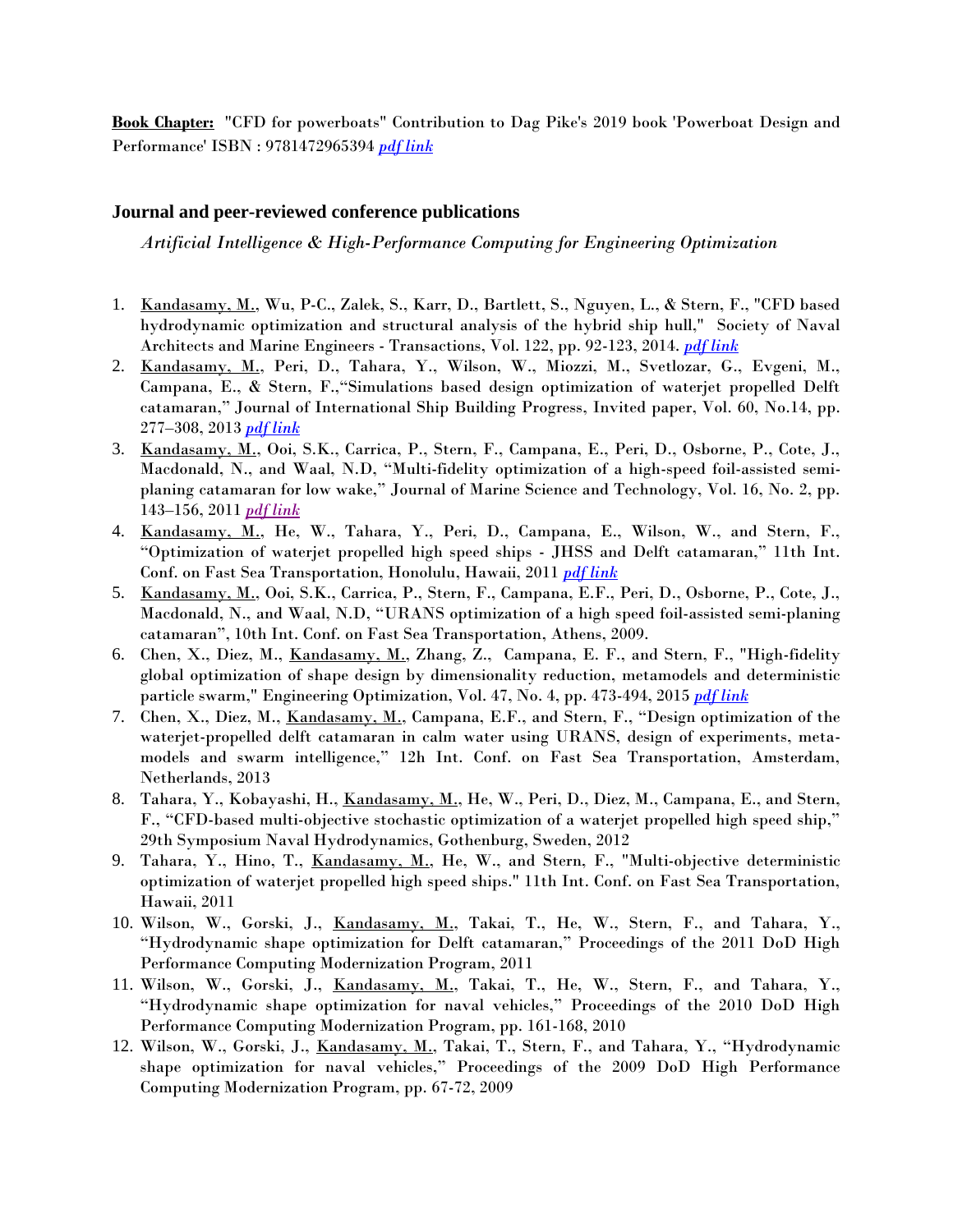- 13. Peri, D., Campana, E.F., Kandasamy, M., Ooi, S.K., Carrica, P., and Stern, F., "Potential flow optimization of a high speed foil-assisted semi-planing catamaran for low wake," 10th Int. Conf. on Fast Sea Transportation, Athens, Greece, 2009
- 14. Campana, E., Peri, D., Tahara, Y., <u>Kandasamy, M.,</u> and Stern, F., "Optimal ship design algorithms and their application to industrial problems," Society of Naval Architects and Marine Engineers - Transactions, Vol. 117, 2009 *[pdf link](https://www.flowcfd.com/uploads/5/3/4/0/53401797/___opt-methods.pdf)*
- 15. Tahara, Y., Campana, E.F., Peri, D., Pinto, A., Kandasamy, M., and Stern. F., "Global optimization and variable fidelity strategies in the single and multi-objective optimal design of fast multihull ships," 9th Int. Conf. on Numerical Ship Hydrodynamics, Ann Arbor, 2007.

*Computational Model Development, Quality Control, Verification and Validation*

- 16. Kandasamy, M., Ooi, S.K., Carrica, P., Stern, F., Campana, E., Peri, D., Osborne, P., Cote, J., Macdonald, N., and Waal, N.D, "CFD validation studies for a foil-assisted semi-planing catamaran," J. Marine Science and Technology, Vol. 16, No. 2, pp. 157–167, 2011. *[pdf link](https://www.flowcfd.com/uploads/5/3/4/0/53401797/jmst-foilcat-v_v.pdf)*
- 17. Kandasamy, M., Ooi, S.K., Carrica, P., and Stern, F., "Integral force/moment waterjet model for CFD simulations," ASME J. Fluids Engineering, Vol. 132, 2010. *[pdf link](https://www.flowcfd.com/uploads/5/3/4/0/53401797/fluids-engineering-waterjet-model.pdf)*
- 18. Kandasamy, M., Takai, T., Stern, F., "Validation of detailed water-jet simulation using URANS for large high-speed sea-lifts," 10th Int. Conf. on Fast Sea Transportation, Athens, Greece, 2009.
- 19. Takai, T., Kandasamy, M., and Stern, F., "Verification and validation study of URANS simulations for axial waterjet propelled large high-speed ship," Journal of Marine Science and Technology, [Volume 16,](http://www.springerlink.com/content/0948-4280/16/) Number 4, pp. 434-447, 2011. *[pdf link](https://www.flowcfd.com/uploads/5/3/4/0/53401797/___jhss_v_v_manuscript_-_jmst.pdf)*
- 20. Peri, D., Kandasamy, M., Tahara, Y., Wilson, W., Miozzi, M., E., Campana, E.F., and Stern, F., "Simulation based design with variable physics modeling and experimental verification of a waterjet propelled catamaran," 29th Symposium on Naval Hydrodynamics, Gothenburg, Sweden, 2012.
- 21. Stern, F., Carrica, P., Kandasamy, M., Gorski, J., O'Dea, J., Hughes, M., Miller, R., Kring, D., Milewski, W., Hoffman, R., and Cary, C., "Computational Hydrodynamic Tools for High-Speed Sealift," Transactions SNAME, Vol. 114, pp. 55–81, 2006. *[pdf link](https://www.flowcfd.com/uploads/5/3/4/0/53401797/smtc_e-final.pdf)*
- 22. Gorski. J., Miller, R., Carrica, P., Kandasamy, M., Xing, T., Stern, F., "Hydrodynamics prediction of high speed sea lift ships," Proceedings of the 2006 DoD High Performance Computing Modernization Program, pp. 135-140, 2006.
- 23. Peri, D., Campana, E.F., Tahara, Y., Takai, T., Kandasamy, M., Stern, F., "New developments in simulation-based design with application to high speed waterjet ship design," 28th ONR Symposium on Naval Hydrodynamics, Pasadena, 2010.
- 24. Carrica, P., Wilson, B., Noack, R., Xing, T., Kandasamy, M., Shao, J., Sakamoto, N., and Stern, F., "A Dynamic Overset, Single Phase Level Set Approach for Viscous Ship Flows and Large Amplitude Motions and Maneuvering," 26th ONR Symposium on Naval Hydrodynamics, Rome, Italy, 2006.
- 25. Carrica, P., Wilson, B., Noack, R., Xing, T., Kandasamy, M., and Stern, F., "A single-phase level set, DES, dynamic overset approach for viscous ship flows with application to self-propulsion and large amplitude motions and maneuvering," 26th ONR Symposium on Naval Hydrodynamics, Rome, Italy, 2006.
- 26. Stern, F., Wilson, R., Longo, J., Carrica, P., Xing, T., Tahara, Y., Simonsen, C., Kim, J., Shao, J., Irvine, M., Kandasamy, M., Ghosh, S., and Weymouth, G, "Paradigm for development of simulation based design for naval hydrodynamics," 8th Int. Conf. on Numerical Ship Hydrodynamics, Busan, Korea, 2003